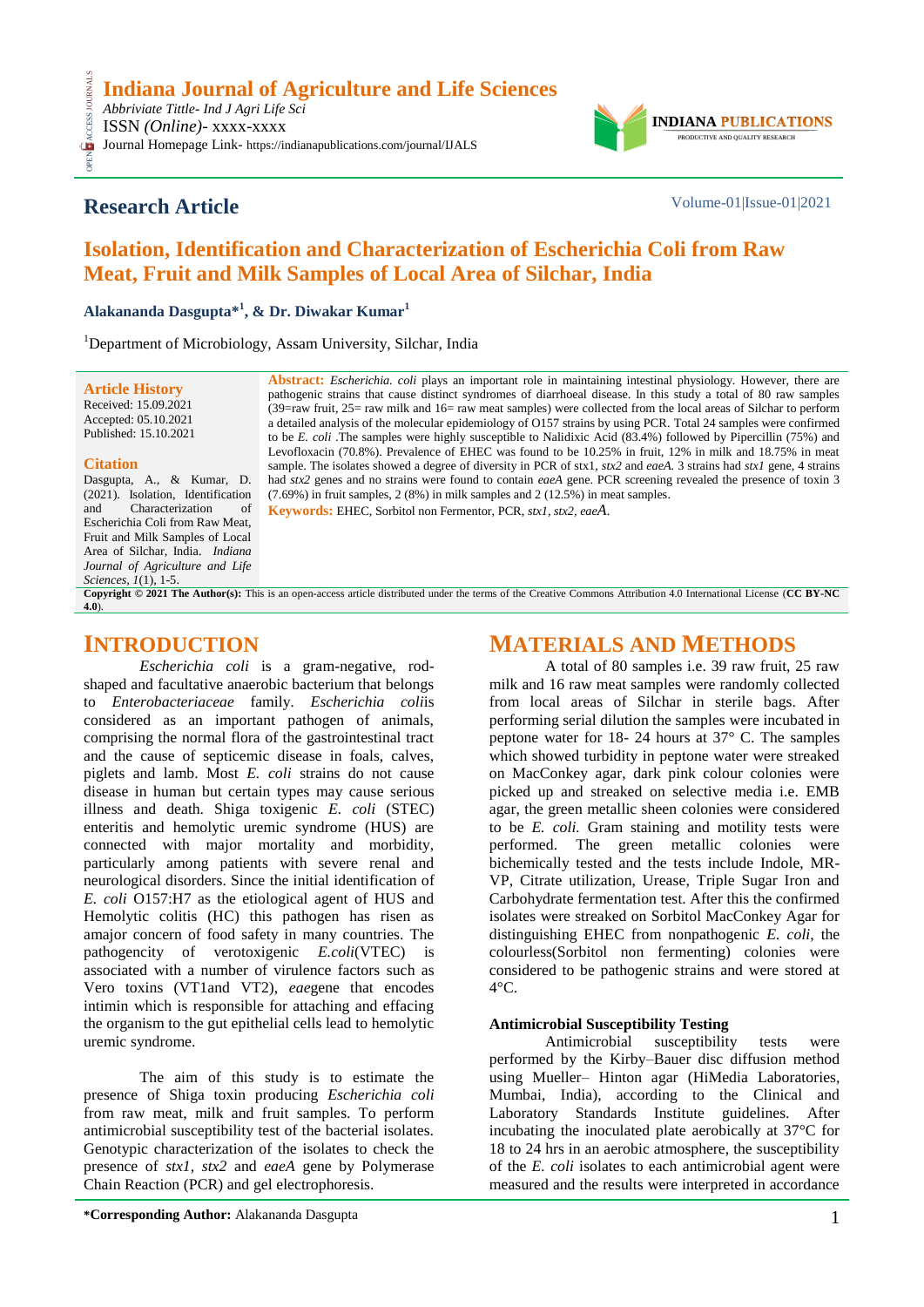with interpretive criteria provided by Clinical and Laboratory Standards Institute (2006).The antibiotics used in this study are - NalidixicAcid, Pipercillin/Tazobactum, Levofloxacin, Amoxyclav, Cefuroxime, Imipenem, and Kanamycin.

#### **DNA Isolation**

DNA isolation was done by boiling method. The desired stored isolates were inoculated in Nutrient

agar and incubated at 37°C for 24 hours to obtain young culture prior to the extraction of genomic DNA. Then the colonies formed were scrapped into a 1.5 ml eppendroff tube containing 500µl PBS (pH 7.4).After that it is placed in a water bath for 20 minutes at 80°C.Centrifuged at 10000 rpm for 10 minutes. The supernatant so formed contains DNA was taken out in an eppendroff tube and preserved at -20°C.

| Table 1: Oligonucleotide primers used for amplification of toxin genes |                                  |                      |                    |  |  |  |  |  |
|------------------------------------------------------------------------|----------------------------------|----------------------|--------------------|--|--|--|--|--|
| <b>Primer</b>                                                          | Sequence $(5' \text{ to } 3')$   | <b>Expected</b>      | <b>References</b>  |  |  |  |  |  |
|                                                                        |                                  | <b>Amplicon size</b> |                    |  |  |  |  |  |
| stx1 $F$                                                               | Forward: ACACTGGATGATCTCAGTGG    | 655                  | (Paddock et        |  |  |  |  |  |
| stx1 $R$                                                               | Reverse:CTGAATCCCCCTCCATTATG     |                      | <i>al.</i> , 2013) |  |  |  |  |  |
| stx2 $F$                                                               | Forward: CCATGACAACGGACAGCAGTT   | 779                  | (Ashraf et al.,    |  |  |  |  |  |
| stx2 $R$                                                               | Reverse: CCTGTCAACTGAGCAGCACTTTG |                      | 2015)              |  |  |  |  |  |
| eaeA F                                                                 | Forward: GACCCGGCACAAGCATAAGC    | 384                  | (Jakeeet)<br>al.   |  |  |  |  |  |
| eaeA R                                                                 | Reverse:CCACCTGCAGCAACAAGAGG     |                      | 2012)              |  |  |  |  |  |

#### **PCR Experiment**

The genomic DNA from every isolates of *E. coli* was used as template for PCR experiments. The sequences of the nucleotides primers studied in this research are shown in Table 1. PCR reaction mixture: Each single reaction mixture 25µl contained 2.5µl of Taq buffer  $(1X)$ ,  $0.5$  µl dNTPs $(200 \mu m)$ ,  $1U$  of Taq

DNA Polymerase (Qiagen, Mumbai, India ), 1µl of each primer (10 picomole) and 2µl of template DNA. Nuclease free water added to make the final volume up to 25µl. The generated amplicons were visualized by electrophoresis on 0.8% agarose gel stained with ethidium bromide and visualized under Gel Doc EZ imager (Bio-Rad).

| <b>Table 2: PCR condition</b> |                                                         |           |  |  |  |
|-------------------------------|---------------------------------------------------------|-----------|--|--|--|
| <b>GENE</b>                   | <b>REACTION CONDITION</b>                               |           |  |  |  |
| stx1                          | Initial denaturation at 95 <sup>o</sup> C for 2minutes. |           |  |  |  |
|                               | Denaturation at $95^{\circ}$ C for 30 seconds.          |           |  |  |  |
|                               | Annealing at $58^{\circ}$ C for 30 seconds.             | 35 cycles |  |  |  |
|                               | Extension at $72^{\circ}$ C for 40 seconds.             |           |  |  |  |
|                               | Final extension at $72^{\circ}$ C for 10 minutes        |           |  |  |  |
| stx2                          | nitial denaturation at $94^{\circ}$ C for 5 minutes.    |           |  |  |  |
|                               | Denaturation at $94^{\circ}$ C for 30 seconds.          |           |  |  |  |
|                               | Annealing at $59^{\circ}$ C for 30 seconds              | 32 cycles |  |  |  |
|                               | Extension at $72^{\circ}$ C for 90 seconds.             |           |  |  |  |
|                               | Final extension at $72^{\circ}$ C for 10 minutes.       |           |  |  |  |
| eaeA                          | Initial denaturation at $94^{\circ}$ C for 5 minutes.   |           |  |  |  |
|                               | Denaturation at $94^{\circ}$ C for 1 minute.            |           |  |  |  |
|                               | Annealing at $58^{\circ}$ C for 30 seconds.             | 32 cycles |  |  |  |
|                               | Extension at $72^{\circ}$ C for 45 seconds.             |           |  |  |  |
|                               | Final extension at $72^{\circ}$ C for 8 minutes.        |           |  |  |  |

### **RESULT AND DISCUSSION**

Out of 80 samples i.e. 39 fruit, 25 milk and 16 meat samples 24 isolates were confirmed in the study as *E. coli* by culturing in selective media by performing gram staining, motility test and IMViC test. The occurrence of *E.coli* in the fruit was 35.9% i.e. 14 sample, 24% in milk i.e. 6 isolates and 25% in milk i.e. 4 isolates.

The total prevalence of *E. coli* O157:H7 was 41.6% i.e. 10 isolates out of 24 *E. coli* isolates.10.25% (4/39 samples) in fruit, 12% (3/25 samples) in milk and 18.75% (3/16 samples) in meat samples.

Cattles are the principal reservoir of *E. coli*  O157:H7, which is frequently excreted in their feces and responsible for an increasing number of food based infection, Milk can be easily mixture by infected food handlers who do bad individual hygiene or by water lodged containing human wastes. Poor personal hygienic practice and related factors, these may be because fruit handlers do not use glove, hair nits and different fruit buyers touched by their hands for sorting healthy fruits during marketing. Meats are often split into pieces to meet customer's financial affordability. The cut surfaces in most cases are not covered to

**\*Corresponding Author:** Alakananda Dasgupta 3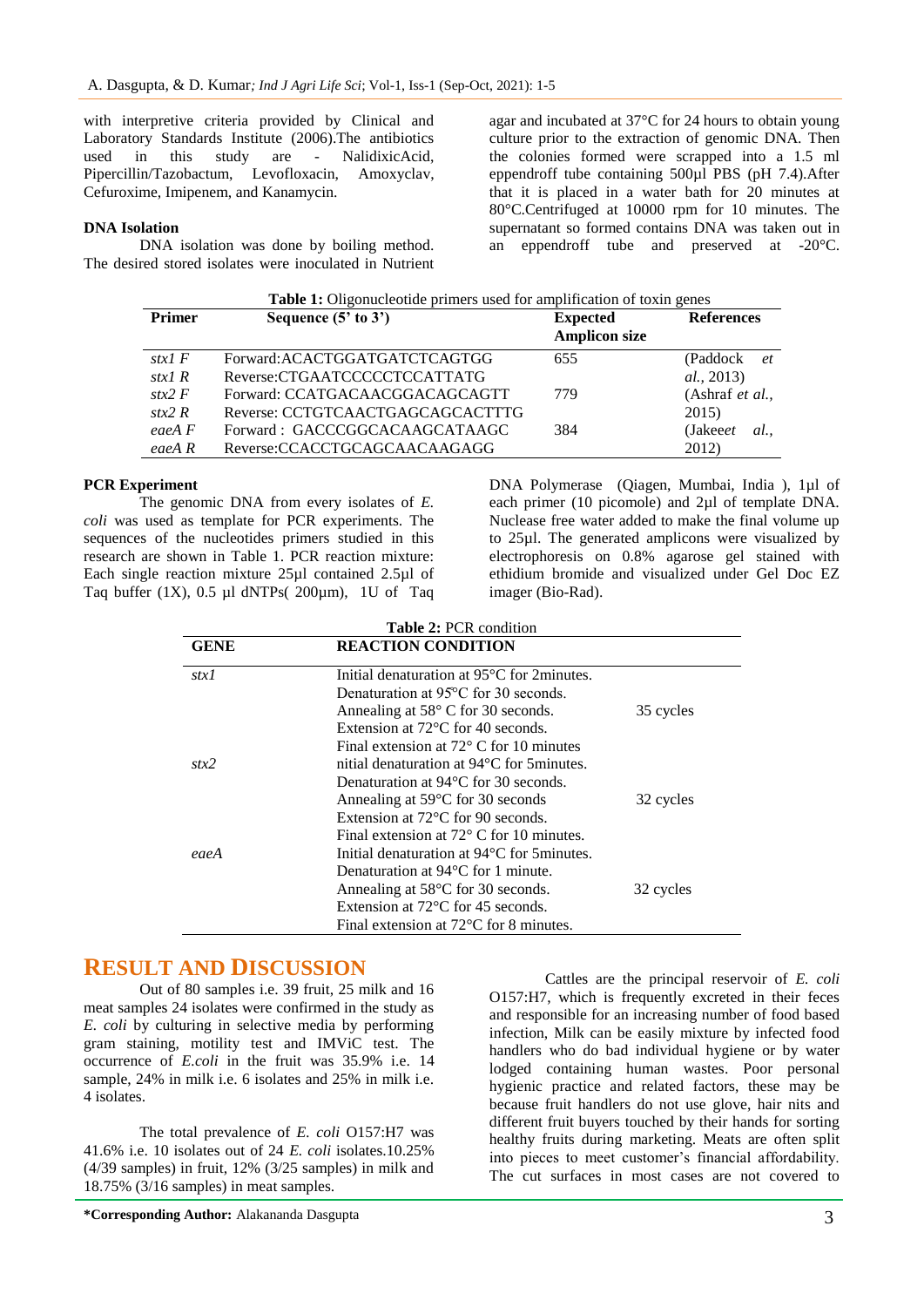protect them from contaminants in the surrounding environments thus they may be easily contaminated by air-borne pathogens.

In this present study antimicrobial susceptibility pattern against 7 antibiotics were studied for 24 *E. coli* isolates. The result was interpreted according to the diameter of the zone of inhibition as per the manufacturer's HIMEDIA, MUMBAI, India instructions. The bacterial isolates were found highly susceptible against Nalidixic acid (83.4%) followed by Pipercillin (75%), Levofloxacin (70.8%) and highly resistant against Cefuroxime (66.6%) followed by Amoxyclav (54%). The frequencies of bacterial strains resistant to antimicrobial agents have increased dramatically in the environment as consequences of the widespread use of antimicrobial drugs (Kurse & sorum, 1994).

In this study PCR based method for detection of *stx1, stx2* and *eaeA* genes used to access virulence potential of the isolates. PCR screening revealed the presence of toxin 3 (7.69%) in fruit samples, 2 (8%) in milk samples and 2 (12.5%)in meat samples. Similar trend in regard to *stx1* and *stx2*genes was observed in study of Al-Kharousi *et al*. 2016 (in case of fruit), Al-Zogibi *et al*. 2015 ( in case of milk) and Abdaslam *et al*. 2014 (in case of meat).In this present study 2(8%)milk sample,3 (7.69%)fruit sample,2 (12.5%) meat sample out of 25,39 and 16 samples showed the presence of toxin genes. However, Al-Kharousi *et al*. 2016 obtained 20% result out of 105 fruit and vegetable samples, Al-Zogibi *et al*.,2015 obtained 4.81% toxin isolates out of 540 milk samples and Abdaslam *et al*. (2014) obtained 11.1% toxin isolates out of 90 meat samples.

This study revealed that culturable EHEC (*E. coli* O157:H7) were present in raw fruit, milk and meat samples examined from local markets in Silchar, India with the occurrence of 7.69 %( fruit), 8% (milk) and 12.5% (meat). The low occurrence of *E. coli* O157:H7 in the fruit, milk and meat samples observed in this study is very much agreement with previous studies in other parts of the world (Abu-Duhier *et al.,* 2015; Lambertini *et al*., 2013; Akkaya *et al.*, 2006), who reported the occurrence rates of 14.3%,35% and 1.05% respectively. The result for *eaeA* toxin is negative which indicate that either that these toxin is absent from the samples that were studied or that they are present in very low counts. In 2003 and 2004, Mukherjee *et al*. 2004 in a microbiological survey of fresh produce with *E. coli* O157:H7 being one of their target pathogenic bacteria failed to isolate the bacteria from the fruits and vegetables.



**Figure 1.** Graphical representation of incidence of EHEC (EnteroHaemorrhagic*E. coli*)

|        |                 |                | <b>Table 3.</b> Prequency of distribution of <i>each</i> , <i>stall and stall</i> genes in <i>E. Con</i> isolates. |      |      |
|--------|-----------------|----------------|--------------------------------------------------------------------------------------------------------------------|------|------|
| Sl. No | <b>Sample</b>   | of No.         | of Incidence of stx1                                                                                               | stx2 | eaeA |
|        | <b>Material</b> | <b>Samples</b> | toxins $(\% )$                                                                                                     |      |      |
|        | Fruit           | 39             | $3(7.69\%)$                                                                                                        |      | -    |
|        | Milk            |                | 2(8%)                                                                                                              |      | -    |

3 Meat 16 2(12.5%) - 2 Total 80 7(8.75%) 3 4

**Table 3:** Frequency of distribution of *eaeA, stx1 and stx2* genes in *E. coli* isolates.

### **CONCLUSION**

The members of *E. coli* are widely distributed in the environment. The bacterium spreads by contaminated food and water. Most *E. coli* is normal flora found in intestinal tract. Possession of virulence factors such as exotoxin distinguishes the normal flora and pathogenic strains of the organism. Meat, fresh

produce such as raw vegetables and fruits, unpasteurized milk, water supplies are the sources of *E. coli* contamination in food business and also by direct contact between raw foods and ready –to-eat foods and poor personal hygiene practices. Risk of cross contamination in food business increases through clothing, aprons and gloves. Adhering to strict food

**\*Corresponding Author:** Alakananda Dasgupta 3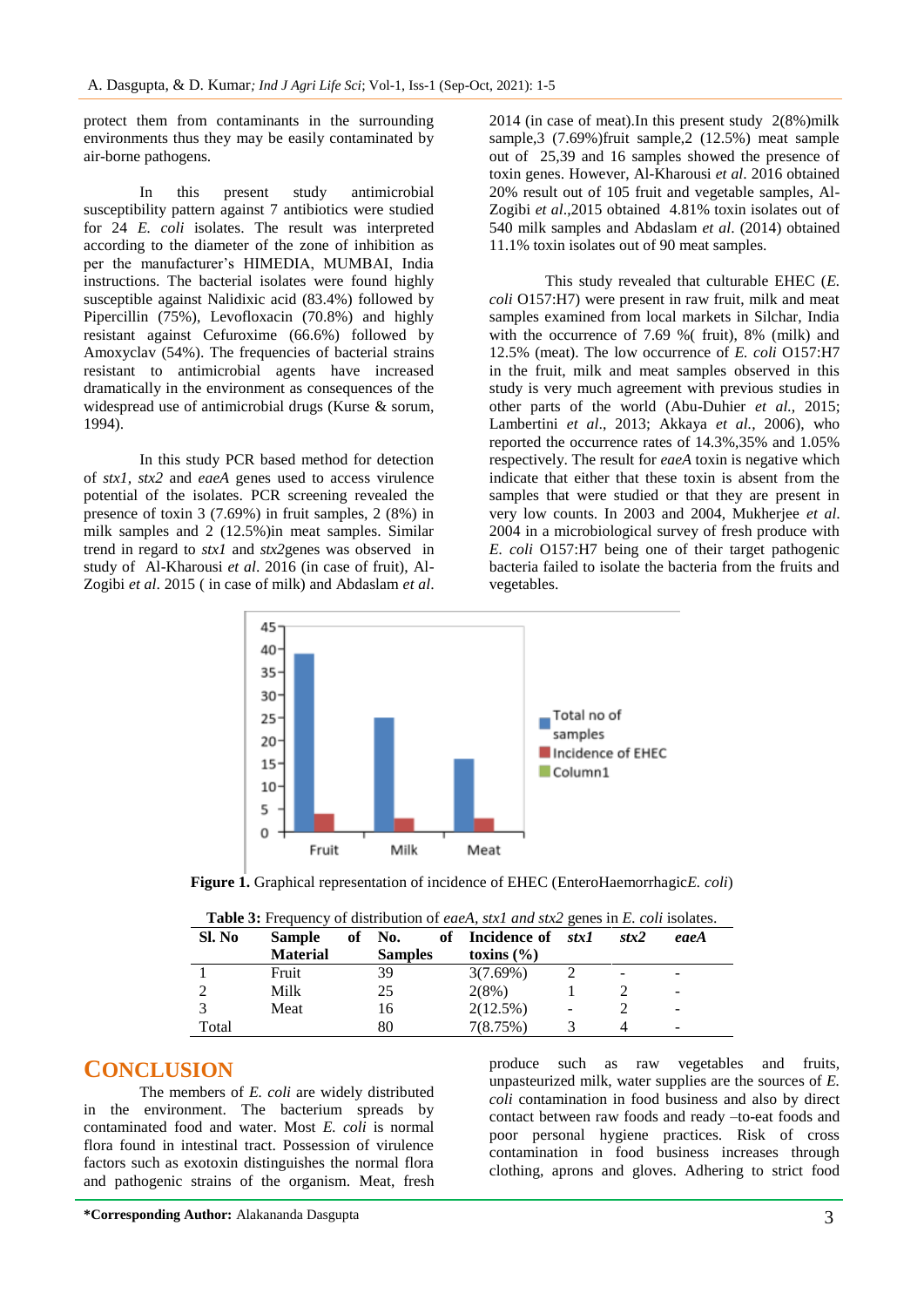safety management procedures in all areas involving the storing and handling of foods including surfaces, equipment and personal hygiene of staff can only prevent the spread of this contamination. Complete enteric disease inspection strategies, prevention and education are necessary for meeting the challenges in the years ahead. The issue of surveillance must be among our highest priorities and understanding the role of food borne disease plays as an emerging infectious problem in the country. Raw meat get contaminated by pathogenic *E. coli* strains and represents a public health hazard, therefore measures should be taken to avoid such contamination, particularly through cross contamination in locals. Contamination of fruit, milk and meat with *E. coli* O157:H7 as was revealed in this research make stronger the require of surveillance for *E. coli* O157:H7. Consumers should be educated about the potential risk of consuming unhygienic fruit, improperly cooked meat and milk. Regulatory and educational efforts are needed to improve the safety of milk, meat and fresh farm fruits.

### **REFERENCES**

- 1. Al-Kanhal, H. A., Abo-Tarboosh, H. M., Hamad, A. M., & Al-Shrawy, M. I. (1996). The quality of raw milk produced in Saudi Arabia. *Journal of King Saud University, Agricultural Sciences, 8*, 211–226.
- 2. Aly, S. A., & Galal, E. A. (2002). Effect of milk pre-treatment on the keeping quality of Domiati cheese. *Pakistan Journal of Nutrition, 1*(3), 132– 136.
- 3. Arya, G., Roy, A., Choudhary, V., Yadav, M.M., & Joshi, C.G. (2008). Serogroups, atypical biochemical characters, colicinogeny and antibiotic resistance pattern of shiga toxin-producing *Escherichia coli* isolated from diarrhoeic calves in Gujarat, India. *Zoonoses Public Health, 55*(2), 89– 98.
- 4. Bandyopadhyay, S., Mahanti, A., Samanta, I., Dutta, T. K., Ghosh, M. K., Bera, A. K., Bandyopadhyay, S., & Bhattacharya, D. (2011).Enterotoxigenic*Escherichia coli* (ETEC) from diarrhoeic lambs of Arunachal Pradesh, India. *Tropical Animal Health and Production, 43*(3), 705-710. PMid: 21104315.
- 5. Banwart, G. J. (1989). Microorganisms associated with food (2nd Ed.). Basic food beef and bovine feces in Thailand. *FEMS MicrobiolLett 2000, 182*, 343-347.
- 6. Beuchat, L. R**. (**1996). Pathogenic microorganisms associated with fresh produce. *Journal of food protection*, *59*(2): 204-216.
- 7. Bolton, D.J. (2011) Serotypes and virulence profiles of non-O157 Shiga toxin-producing *Escherichia coli* isolates from bovine farms. *Applied and environmental microbiology*, *77*(24), 8662–8668.
- 8. Branquinho, M. R., & Ferreira, R. T. B., &Cardarelli-Leite, P. (2012).Use of real-time PCR

to evaluate two DNA extraction methods from food. *Food Science and Technology, 32*(1), 112- 118.

- 9. Brian, M. J., Frosolono, M., Murray, B. E., Miranda, A., Lopez, E. L., Gomez, H. F., & Cleary, T. G. (1992). Polymerase chain reaction for diagnosis of enterohemorrhagic*Escherichia coli*  infection and hemolytic-uremic syndrome. *Journal of Clinical Microbiology, 30*(7), 1801–1806.
- 10. Burgos, Y., and L. Beutin. (2010). Common origin of plasmid encoded alpha-hemolysin genes in *Escherichia coli*. *BMC microbiology*, *10*(1), 1-13..
- 11. Burk, C., I. G. Braumiller, H. Becker, and E. Martlbauer. (2002).Nuclease fluorescence assay for the detection of verotoxingenesin raw milk. *Letters in applied microbiology*, *35*(2), 153-156.
- 12. Burns, A. L., Ball, H. J., & Finlay, D. A. (1996). CNF producing *Escherichia coli* isolated from cattle in Northern Ireland. *Veterinary Microbiology, 49*(3-4), 235–241.
- 13. Caprioli, A., A. Nigrelli, R. Gatti, M. Zavanella, A. M. Blando, F.Minelli, and G. Donelli. (1993). Characterisation of verocytotoxin producing *Escherichia coli* isolated from pigs and cattle in northern Italy. *Veterinary Record, 133*(13), 323- 324.
- 14. Chanda, S., Baravalia, Y., Kaneria, M., &Rakholiya, K. (2010). Fruit and vegetable peels– strong natural source of antimicrobics. *Current Research, Technology and Education Topics in Applied Microbiology and Microbial Biotechnology, 1*, 444-50.
- 15. Chapman, P. A., Wright, D. J., & Higgins R. (1993). Untreated milk source of verotoxigenic*Escherichia coli* O157:H7. *Veterinary Record, 133*(7), 171-172.
- 16. Chye, F. Y., Abdullah, A., &Ayob, M. K. (2004). Bacteriological quality and safety of raw milk in Malaysia. *Food Microbiology, 21*(5), 535–541.
- 17. Fröhlicher, E., Krause, G., Zweifel, C., Beutin, L., & Stephan, R. (2008). Characterization of attaching and effacing *Escherichia coli* (AEEC) isolated from pigs and sheep. *BMC microbiology*, *8*(1), 1-6.
- 18. Diez-Gonzalez, F. (2007). Applications of bacteriocins in Livestock. *Current Issues of Intestinal Microbiology, 8*(1), 15-24.
- 19. Fernández, D., Sanz, M. E., Parma, A. E., &Padola, N. L. (2012). Characterization of Shiga toxinproducing *Escherichia coli* isolated from newborn, milk-fed, and growing calves in Argentina. *Journal of dairy science*, *95*(9), 5340-5343.
- 20. Haidar J., & Demise, T. (1999). Malnutrition and xerophthalmia in rural communities of Ethiopia. *East African medical journal*, *76*(10), 590-593.
- 21. Harris, L. J., Farber, J. N., Beuchat, L. R., Parish, M. E., Suslow, T. V., Garrett, E. H., &Busta, F. F. (2003). Outbreaks associated with fresh produce: incidence, growth, and survival of pathogens in fresh and fresh-cut produce. Comprehensive *reviews in food science and food safety*, *2*, 78-141.